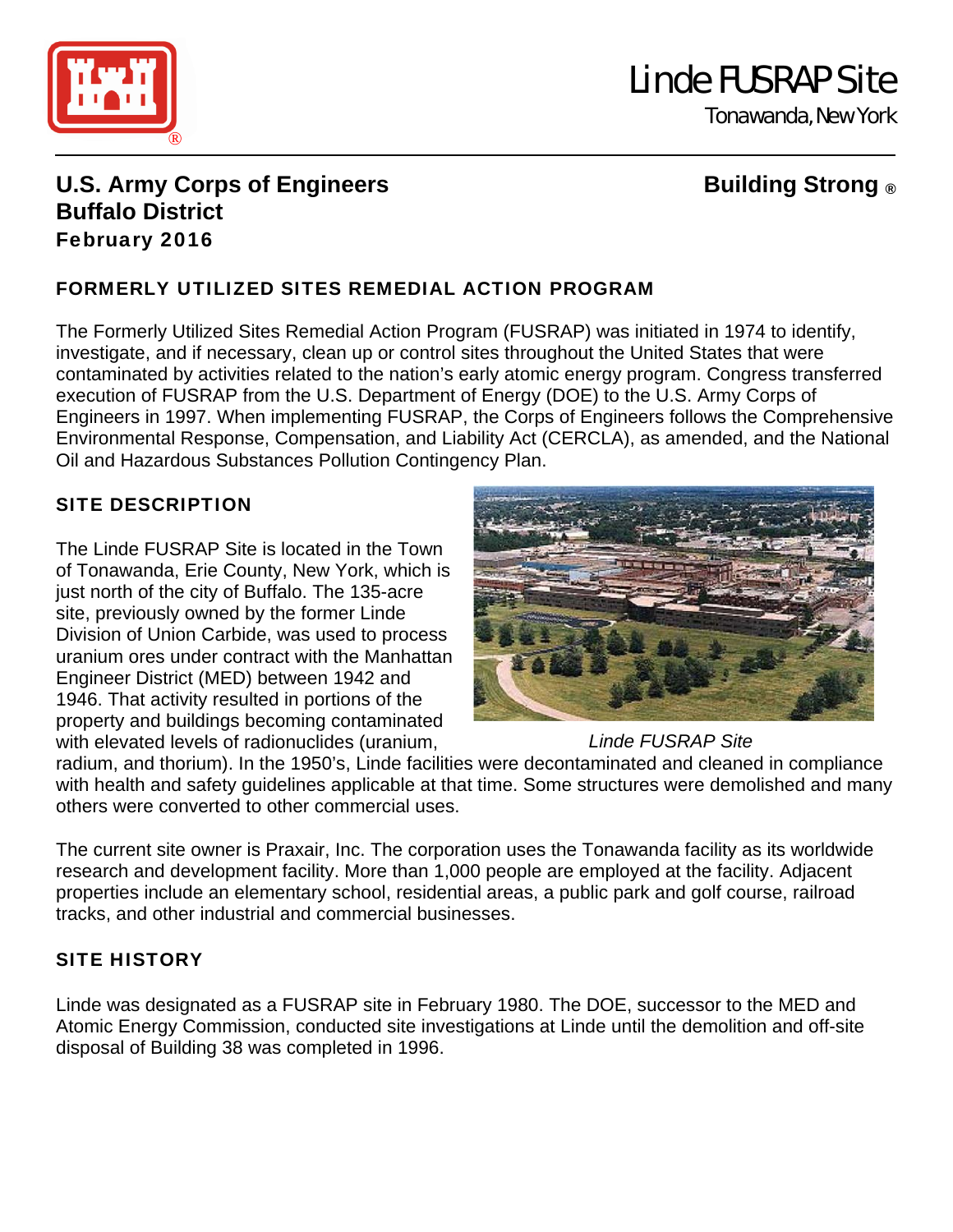#### Linde FUSRAP Site **Page 2**

Congress transferred the administration and execution of FUSRAP from the DOE to the Corps of Engineers in October 1997. The Corps of Engineers issued an action memorandum for the demolition and off-site disposal of Building 30 in February 1998.





*DOE Demolition of Building 38 (circa 1996)* 





*Corps of Engineers Dismantlement of Building 30 (circa 1998)* 

The Corps of Engineers issued a record of decision (ROD) for the remediation of residual radioactive material in soil and on surfaces of buildings and infrastructure with off-site disposal in March 2000. Building 14 (and its sub-slab soils) and site groundwater were excluded from the scope of the 2000 ROD. Remedial action and restoration of the soils and surfaces were completed in May 2013.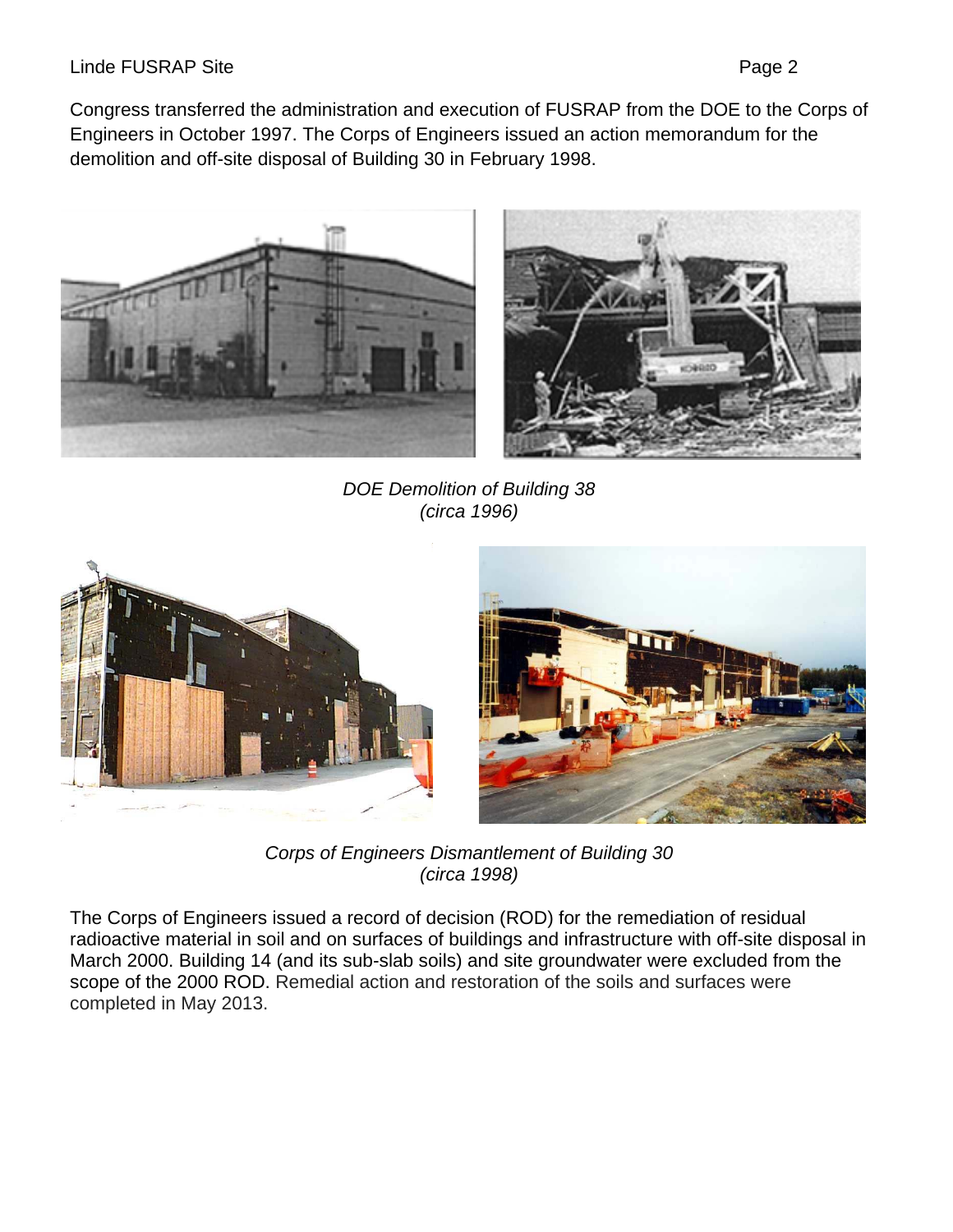#### Linde FUSRAP Site **Page 3**

The Corps of Engineers issued a ROD for the removal and off-site disposal of Building 14 in April 2003. Remedial action was conducted between 2004 and 2005.





*Corps of Engineers Remediation of Contaminated Soil Lens (black) at Linde (circa 2010)* 

*Corps of Engineers Dismantlement of Building 14 (circa 2004)*

The Corps of Engineers issued a no-action ROD for site groundwater in December 2006. No action was warranted for groundwater at Linde because there were no complete exposure pathways to the affected groundwater. Groundwater underlying Linde is not used for drinking water purposes. The nearby Niagara River is the water source for the Town of Tonawanda municipal water system.

Radiological constituents in the groundwater pose no current or future threat to human health or the environment. The no-action remedy also allowed for unrestricted use and unlimited exposure (UU/UE) conditions, since naturally occurring concentrations of constituents in groundwater underlying the Linde Site preclude its use without treatment and the treatment to remove the naturally occurring constituents would also remove any of the FUSRAP-eligible constituents that may be present.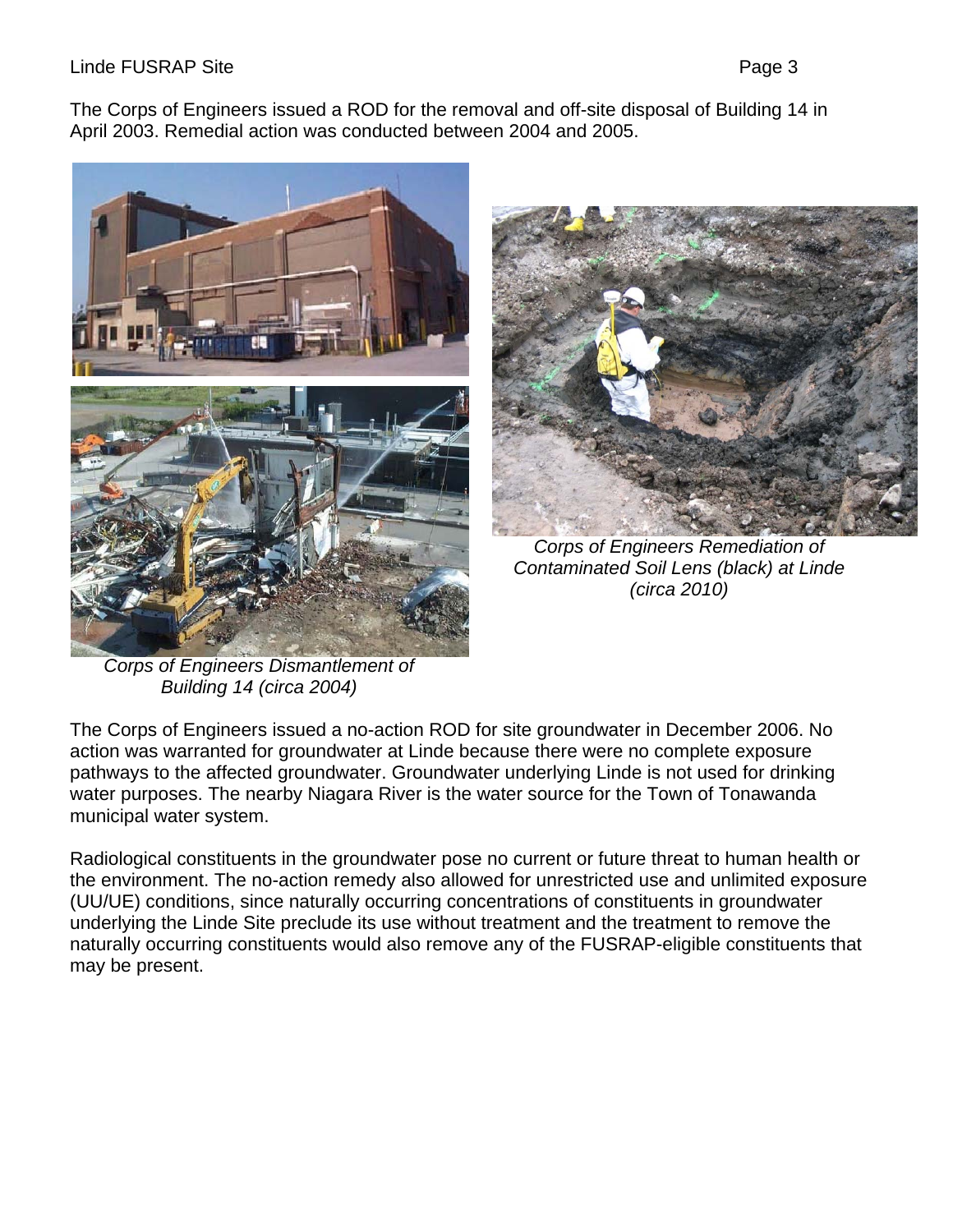

*Former Groundwater-Monitoring Wells (circa 2014)* 

All remaining groundwater-monitoring wells at the Linde Site were decommissioned in 2015.

# REMEDIAL ACTION SUMMARY

Between 1996 and 2013, nearly 400,000 tons of radiologically contaminated soil and debris were safely removed from Linde and transported to permitted or licensed disposal facilities outside of New York State. Additionally, the Corps of Engineers reused or recycled approximately 60,000 tons of asphalt, concrete, metals, and soil.





*Linde Site circa 1998 (left); circa 2014 (right)*

All remedial action goals were achieved, and all applicable or relevant and appropriate requirements were met for the site. Residual uranium, radium and thorium in soil remaining at Linde are indistinguishable from average background levels. As such, cleanup goals in the 2000 ROD for soil were exceeded and the site is acceptable for UU/UE.